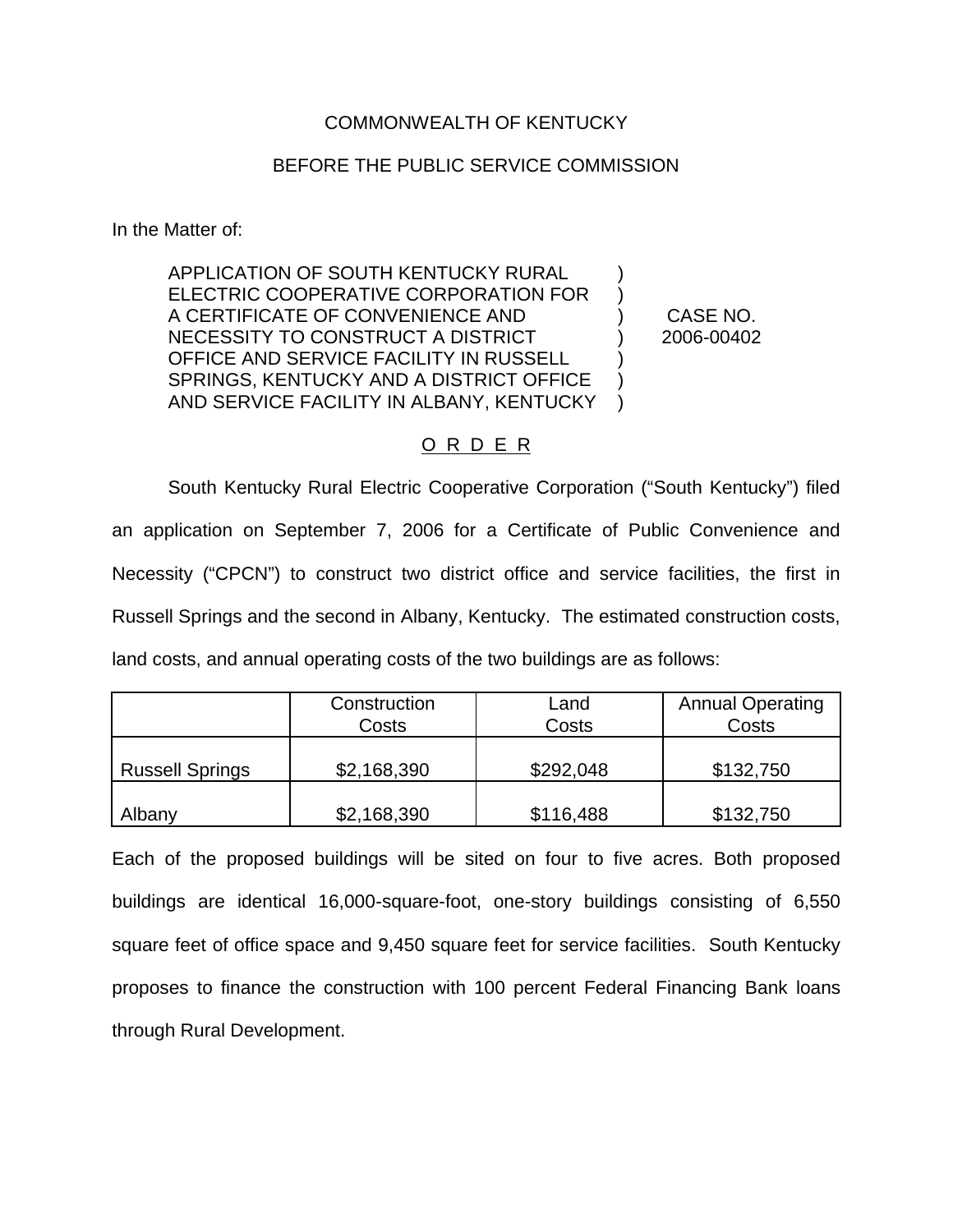The existing office space, warehouse, number of employees, number of customers served from each office, and other relative information is as follows:

|                           | Office  | Warehouse | <b>Customers</b> | Current          | <b>Distance</b> | Current |
|---------------------------|---------|-----------|------------------|------------------|-----------------|---------|
|                           | Space   | (square   | (Number)         | <b>Employees</b> | from            | Land    |
|                           | (square | feet)     |                  | (Number)         | Headquarters    | (acres) |
|                           | feet)   |           |                  |                  | (miles)         |         |
| <b>Russell</b><br>Springs | 2,490   | 2,000     | 10,914           | 13               | 29.2            | 8.77    |
| Albany                    | 2,910   | 1,464     | 6,984            | 13               | 48.4            | 1.72    |

The rationale and justification for the new buildings are as follows:

#### Russell Springs

1. Traffic flow problems at the office parking entrance between utility vehicles and member vehicles.

2. The present facilities will not accommodate any projected growth.

3. The present facilities are sited inappropriately for consideration for any type of expansion.

## Albany

1. The building does not lend to any expansion or renovation due to traffic flow or available land area.

2. Bringing the facility up to ADA or OSHA standards would be difficult.

3. Present facility will not accommodate for any projected growth.

The following issues relate to both Russell Springs and Albany: (1) space needed for storage is currently used for other employee needs; (2) there is no place to discuss confidential matters with members or employees; (3) daily cash counts are open to view by employees and customers; and (4) the increase in technology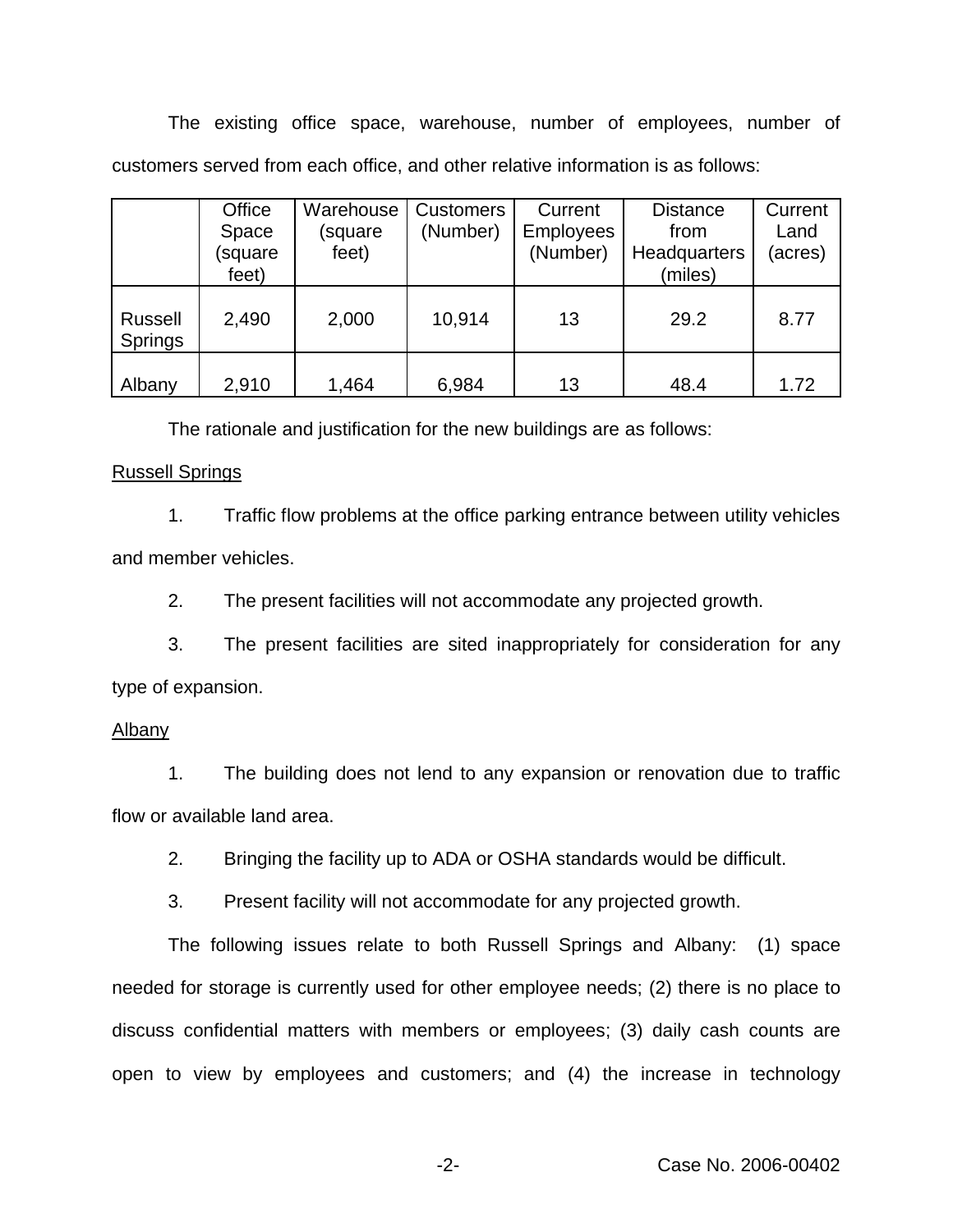applications and uses by South Kentucky's outside staff have created the need for additional work space and computer docks.

With the completion of the proposed district offices in Russell Springs at a cost of about \$2,460,000 and Albany at a cost of about \$2,285,000 added to the recently completed Whitley City District Office<sup>1</sup> constructed at a cost of about \$2,510,000, South Kentucky will have constructed three new district office buildings at a cost of approximately \$7,255,000 in just less than 3 years. South Kentucky's plans are to replace its headquarters facilities in Somerset by  $2010^2$  at a cost in excess \$13,940,000.<sup>3</sup> Originally, South Kentucky also planned to replace the Monticello District Office with a new facility similar to the other three district offices. However, South Kentucky has offered to purchase all of the fixed assets of the Monticello Electric Plant Board ("MEPB"). If that purchase is consummated, the current MEPB office would meet the needs of the Monticello area, and South Kentucky will not need to construct additional facilities.<sup>4</sup> South Kentucky has not provided the appraised value of the MEPB office, but since it will meet the needs of the Monticello area and eliminate the need to build a new Monticello District Office, it could be presumed that the appraised value

<sup>1</sup> Authorized in Case No. 2005-00261, Application of South Kentucky Rural Electric Cooperative Corporation for a Certificate of Convenience and Necessity to Construct a District Office in Whitley City, Kentucky, Order dated November 14, 2005.

 $2$  South Kentucky's Response to Staff's Data Request of December 14, 2006, Item 4.

 $3$  South Kentucky's Response to Staff's Data Request of October 23, 2006, Item 1. Excludes land cost.

 $4$  Id.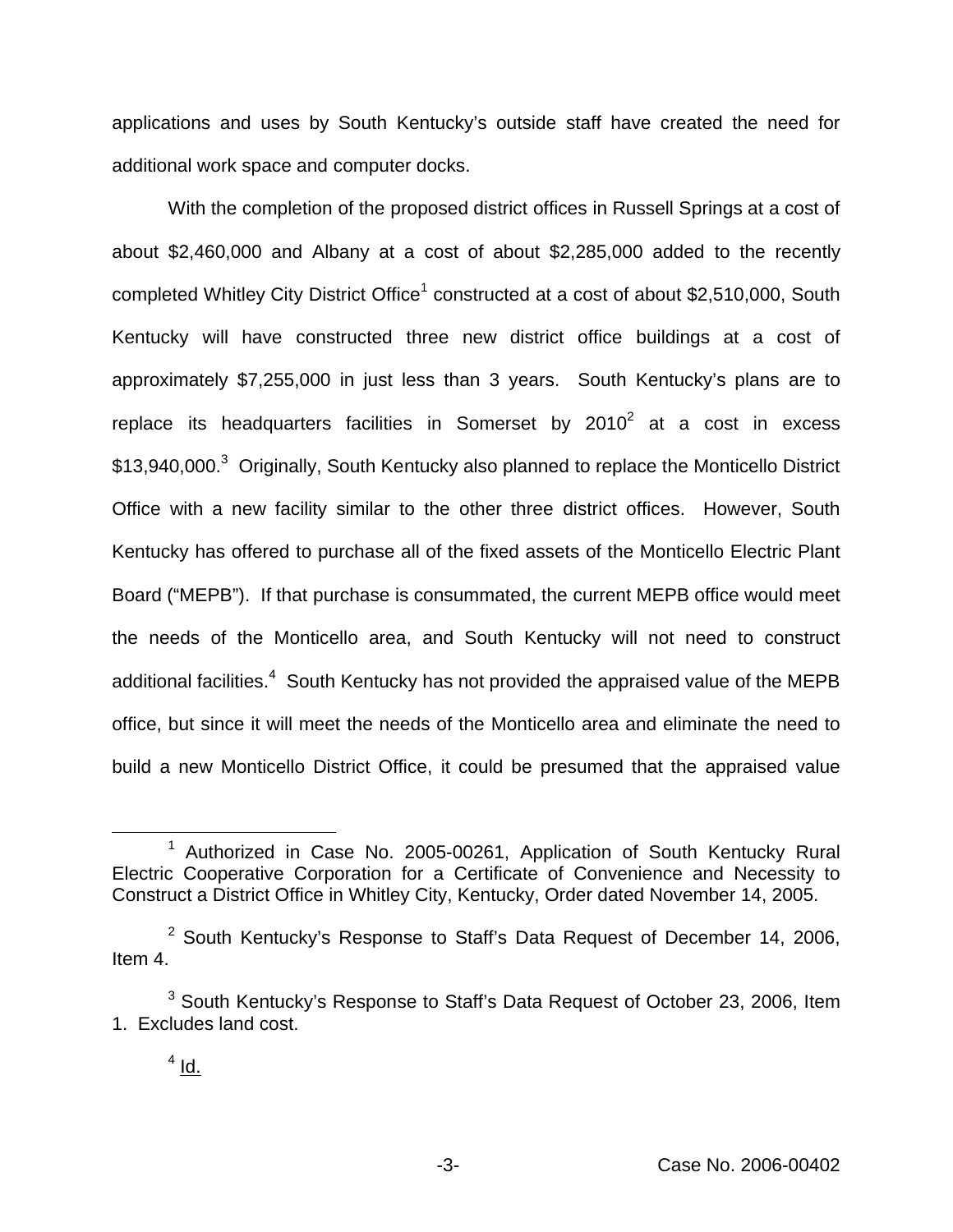could be as much as the tentative cost of the Monticello District Office previously provided by South Kentucky of approximately \$2,199,000.<sup>5</sup> In any case, even without including the value of the MEPB office, South Kentucky will expend in excess of \$13,940,000 to replace the Somerset headquarters building. The total amount of construction related to four offices will exceed about \$21,195,000 within a period of roughly 5 years.

In this case and in Case No. 2005-00261, South Kentucky submitted an October 2002 Facilities Analysis ("October 2002 Study") conducted by the National Rural Electric Cooperative Association ("NRECA") to justify the need for the facilities, which in part, the Commission has relied upon in authorizing CPCNs for the facilities in Whitley City, Russell Springs, and Albany. While NRECA's October 2002 Study may support the need for facilities according to South Kentucky, the October 2002 Study did not address the time frame in which the construction should be initiated and completed.

Regardless of the need, the Commission is concerned with South Kentucky's plans to undertake replacement of all of its office facilities in such a short period of time. In this case, South Kentucky provided a 10-year financial forecast from 2006 through 2015 that reflected the impact of the Russell Springs and Albany construction, as well as the recent Whitley City construction, which indicated the need for a rate increase near the end of the forecast period.<sup>6</sup> In addition, South Kentucky provided a 10-year

 $<sup>5</sup>$  Id., Item 8, page 2 of 2.</sup>

 $6$  Application, Exhibit 7, page 1. No increase was modeled, but it appeared that an increase would be needed in 2014.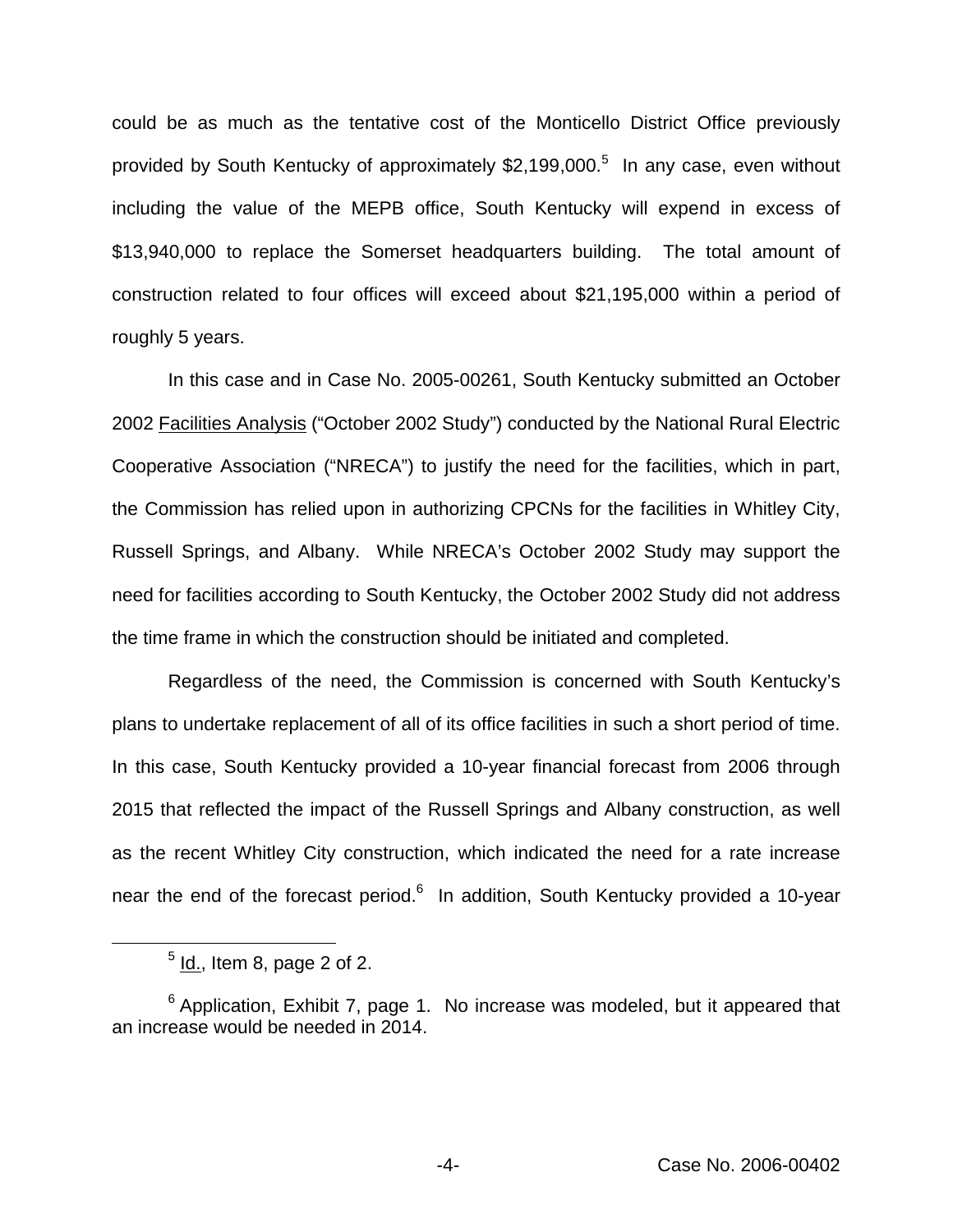financial forecast from 2006 through 2015 that reflected the impact of the Russell Springs and Albany construction, as well as the recent Whitley City and Somerset headquarters construction. The forecast, including the Somerset construction, indicated the need for a rate increase in 2012, 2 years prior to that reflected in the prior forecast.<sup>7</sup>

South Kentucky was granted a \$5,733,000 rate increase on August 31, 2006 $^8$ which was its first rate increase in over 15 years since its last increase on August 21, 1989. $9$  Its forecast with all construction, except for Monticello, now shows the need for a rate increase within 6 years from the last increase. The Commission is concerned that South Kentucky plans to spend such significant dollars on non-revenue producing and non-reliability related capital construction given the need for another rate increase so shortly after the 2006 increase. Therefore, South Kentucky is hereby notified that in its next request for a CPCN for an office facility, should its financial forecasts continue to reflect the need for a rate case in the near future, it will be required to justify the immediate need for the construction and show that it will not significantly harm its member-owners.

Due to the impracticality of renovating the existing facilities, and the physical limitations of each site, renovation is neither cost-effective nor feasible. The best

<sup>7</sup> South Kentucky's Response to Staff's Data Request of December 14, 2006, Item 5.

Case No. 2005-00450, Application of South Kentucky Rural Electric Cooperative Corporation for an Adjustment of Rates, Order dated August 31, 2006.

<sup>&</sup>lt;sup>9</sup> Case No. 1989-00040, The Application of South Kentucky Rural Electric Cooperative Corporation of Somerset, Kentucky for an Order Authorizing it to Increase its Retail Rates Applicable to all Customers, Order dated August 21, 1989.